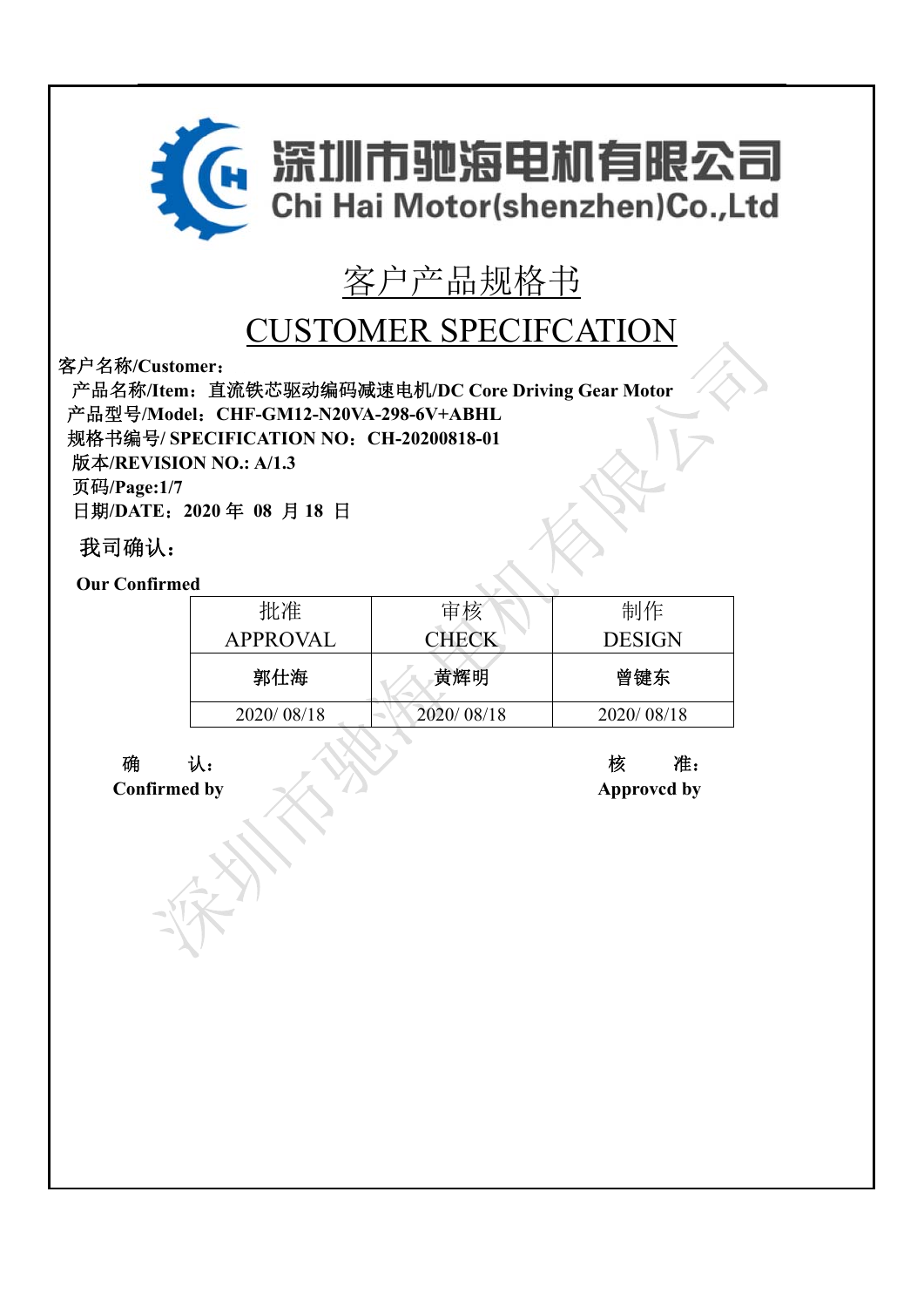| 型号/MODEL<br>CHF-GM12-N20VA-298-6V+ABHL |                             | 规格书<br><b>SPECIFCATION</b> |               | 页码/PAGE: 2/8             |             |  |
|----------------------------------------|-----------------------------|----------------------------|---------------|--------------------------|-------------|--|
|                                        |                             |                            |               | 版本/REVISION NO.:A/1.3    |             |  |
|                                        |                             |                            |               | 编号/SERIAL NO.: CL-QR-323 |             |  |
|                                        |                             |                            |               |                          |             |  |
| 变更记录/REVISION                          | <b>RECORD</b>               |                            |               |                          |             |  |
| 版本                                     | 更改原因                        |                            | 制作            | 批准                       | 日期          |  |
| REV.NO.                                | <b>REVISION DESCRIPTION</b> |                            | <b>DESIGN</b> | <b>APPROVAL</b>          | <b>DATE</b> |  |
|                                        |                             |                            |               |                          |             |  |
|                                        |                             |                            |               |                          |             |  |
|                                        |                             |                            |               |                          |             |  |
|                                        |                             |                            |               |                          |             |  |
|                                        |                             |                            |               |                          |             |  |
|                                        |                             |                            |               |                          |             |  |

#### CAUTIONS:注意事项

1) Please use the motor in this technology index range for the performance of the motor is affected by environmental temperature seriously.

环境温度条件对马达表现有极大影响,请在本技术指标范围内使用马达.

- 2) It is not allowed to operate in the high temperature with high humidity, and not allowed to contact with corrosive liquid and corrosive gas, should not to be stored and without running Continuously for more than six months. 避免在高温,高湿,及与腐蚀性液体、气体接触.,连续存放不应超过6个月
- 3) Do not lock the motor shaft while the electric is on. The motor will be burnt out after the motor shaft was locked for more then 1 minute.

请不要在马达运行时锁定电机轴.若持续锁定超过 1 分钟,马达将发热甚至烧毁.

- 4) Do not hit the motor directly. 尽量避免直接碰撞马达.
- 5) Please ensure that the motor can satisfy the requirements of your application. 请确保马达能满足贵司产品要求.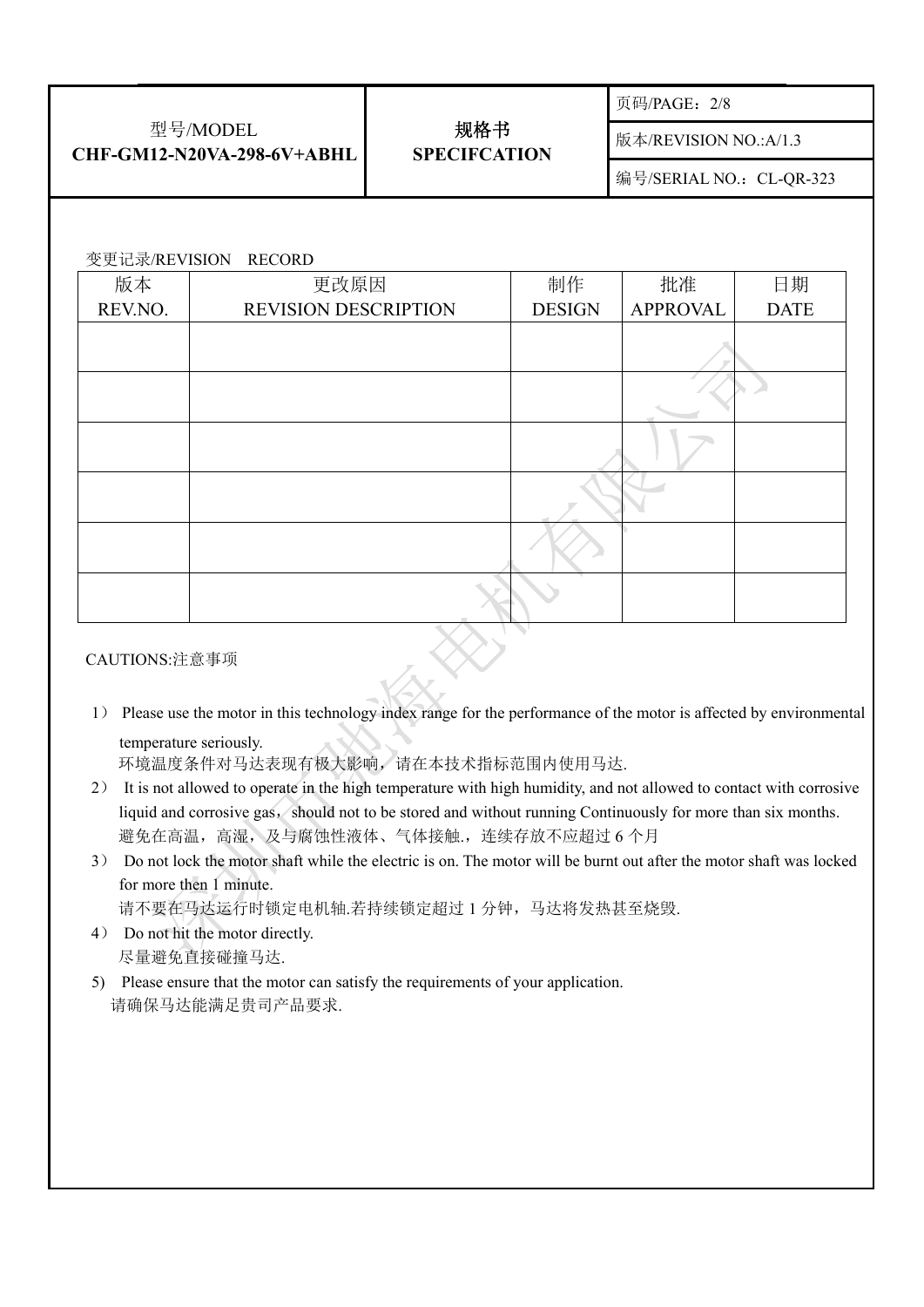|                                               |                            | 页码/PAGE: 3/8             |
|-----------------------------------------------|----------------------------|--------------------------|
| 型号/MODEL<br><b>CHF-GM12-N20VA-298-6V+ABHL</b> | 规格书<br><b>SPECIFCATION</b> | 版本/REVISION NO.:A/1.3    |
|                                               |                            | 编号/SERIAL NO.: CL-QR-323 |

### 1、 CHARACTERISTICS 特性参数

The test is made in principle of a temperature between 10℃ and 30℃,and at relative humidity between 30% and 95%.If the test result is questionable, it shall be judged from the test made at  $20^{\circ}$ C $\pm$ 2°C  $\cdot$  65% $\pm$ 5%RH and initial stage after 30 seconds run-in.

测试环境温度(10℃-30℃)、相对湿度 30%~95%;如对测试结果有疑问,可在温度 20℃±2℃、湿 度 65%±5%的条件下和电机初始运转 30 秒钟后再做判定。

| NO.                                         | Items/项目                              | TEST CONDITIONS 测试条件                                                                                                      | Specifcation/规格                             |  |  |  |
|---------------------------------------------|---------------------------------------|---------------------------------------------------------------------------------------------------------------------------|---------------------------------------------|--|--|--|
| $1-1$                                       | Rated voltage<br>额定电压                 | $(6.0)$ VDC                                                                                                               |                                             |  |  |  |
| $1 - 2$                                     | No load current<br>空载电流               | Rated voltage and no load<br>额定电压、无负载                                                                                     | $\leqslant$ (60) mA                         |  |  |  |
| $1 - 3$                                     | No load speed<br>空载转速                 | Rated voltage and no load<br>额定电压、无负载                                                                                     | (33) rpm<br>$\pm 12\%$                      |  |  |  |
| $1-4$                                       | No load starting<br>voltage<br>空载起动电压 | NO load<br>无负载                                                                                                            | $\leq$ (3.0) V                              |  |  |  |
| $1-5$                                       | Holzer signal<br>霍尔信号线数               | MOTOR 1r/min<br>电机每转一圈                                                                                                    | $\tau$<br><b>PPR</b>                        |  |  |  |
| $1-6$                                       | <b>Stall Current</b><br>堵转电流          | At rated voltage(must be stable)<br>额定电压(马达两端电压必须保持稳定 12.0V)                                                              | $\leqslant$ (0.35) A                        |  |  |  |
| $1 - 7$                                     | <b>Insulation Resistance</b><br>绝缘电阻  | Measured between motor terminal and motor<br>metal housing with 100VDC megameter 使用<br>DC 100 V 兆欧表, 测量电机接线端子与机壳<br>之间的电阻 | $\geqslant$ (1.0)<br>$M\Omega$              |  |  |  |
| $1 - 8$                                     | Load characteristics<br>负载特性          | Load Torque 1000 g.cm                                                                                                     | $20$ rpm $\pm 12\%$<br>$\leqslant$ (150) mA |  |  |  |
| $1-9$                                       | Mechanical Noise<br>机械杂音              | Rated voltage and no load<br>operation.Background noise: $\leq$<br>35 dB<br>额定电压、空载, 环境噪音: ≤<br>35 dB<br>噪音仪<br>海绵        | $\leqslant$ (52) dB                         |  |  |  |
| $1 - 10$                                    | Current waveform<br>电流波形              | Rated voltage and no load<br>额定电压、无负载                                                                                     | Free from off point<br>无死点                  |  |  |  |
| $1 - 11$                                    | Maximum axial load<br>最大轴向受力          | Direction of static load and support of load as<br>shown below<br>$10 N$ (max)<br>支撑点及受力如下图所示:                            |                                             |  |  |  |
| $1[g.cm]=0.098[mN.m], 1[mN.m]=10.197[g.cm]$ |                                       |                                                                                                                           |                                             |  |  |  |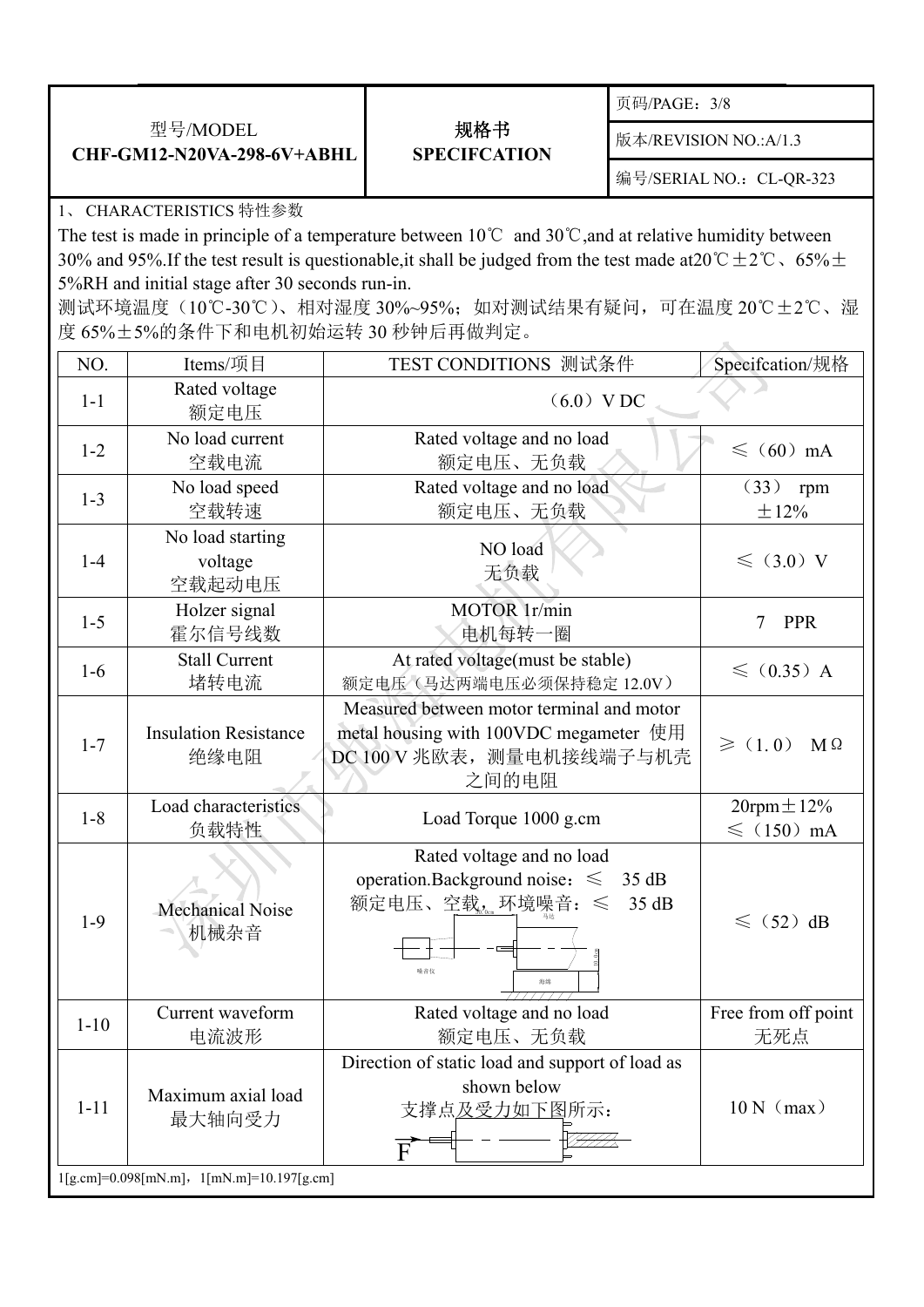| 型号/MODEL<br>CHF-GM12-N20VA-298-6V+ABHL |                                        | 规格书<br><b>SPECIFCATION</b> |                               | 页码/PAGE: 4/8                  |  |
|----------------------------------------|----------------------------------------|----------------------------|-------------------------------|-------------------------------|--|
|                                        |                                        |                            |                               | 版本/REVISION NO.: A/1.3        |  |
|                                        |                                        |                            |                               | 编号/SERIAL NO.: CL-QR-323      |  |
|                                        | 2、Encoder parameter data 编码器参数资料       |                            |                               |                               |  |
| NO.                                    | Items 项目                               |                            | Specifcation/规格               |                               |  |
| $2 - 1$                                | Application<br>用途                      |                            |                               | DC Motor                      |  |
| $2 - 2$                                | Speed fbk sel<br>编码器类型                 |                            | AB 双相磁性霍尔编码器                  |                               |  |
| $2 - 3$                                | <b>Rated Voltage</b><br>额定电压           |                            |                               | $(3.3/5.0)$ VDC               |  |
| $2 - 4$                                | Pole count<br>磁性材料极对数                  |                            |                               | 7 对共 14 极                     |  |
| $2 - 5$                                | Output waveform type<br>输出波形类型         |                            | AB 相方波                        |                               |  |
| $2 - 6$                                | With pull-up resistor<br>上拉电阻          |                            | $3K3\Omega$                   |                               |  |
| $2 - 7$                                | <b>Rotating Direction</b><br>旋转方向      |                            | (CW/CCW)                      |                               |  |
| $2 - 8$                                | <b>Operating Direction</b><br>固定方位     |                            | 配合电机端子及后轴固定                   |                               |  |
| $2-9$                                  | <b>Grounding Polarity</b><br>接地极性      |                            |                               | NO polarity<br>无接地点           |  |
| $2 - 10$                               | <b>Operating Voltage</b><br>电压使用范围     |                            | $(3.3~12.0)$ VDC              |                               |  |
| $2 - 11$                               | Operating Load<br>负载范围                 |                            | 无                             |                               |  |
| $2 - 12$                               | <b>Operating Temperature</b><br>工作温度范围 |                            | $0^{\circ}$ C~50 $^{\circ}$ C |                               |  |
| $2 - 13$                               | <b>Storage Temperature</b><br>存放温度范围   |                            |                               | $0^{\circ}$ C~50 $^{\circ}$ C |  |
|                                        |                                        |                            |                               |                               |  |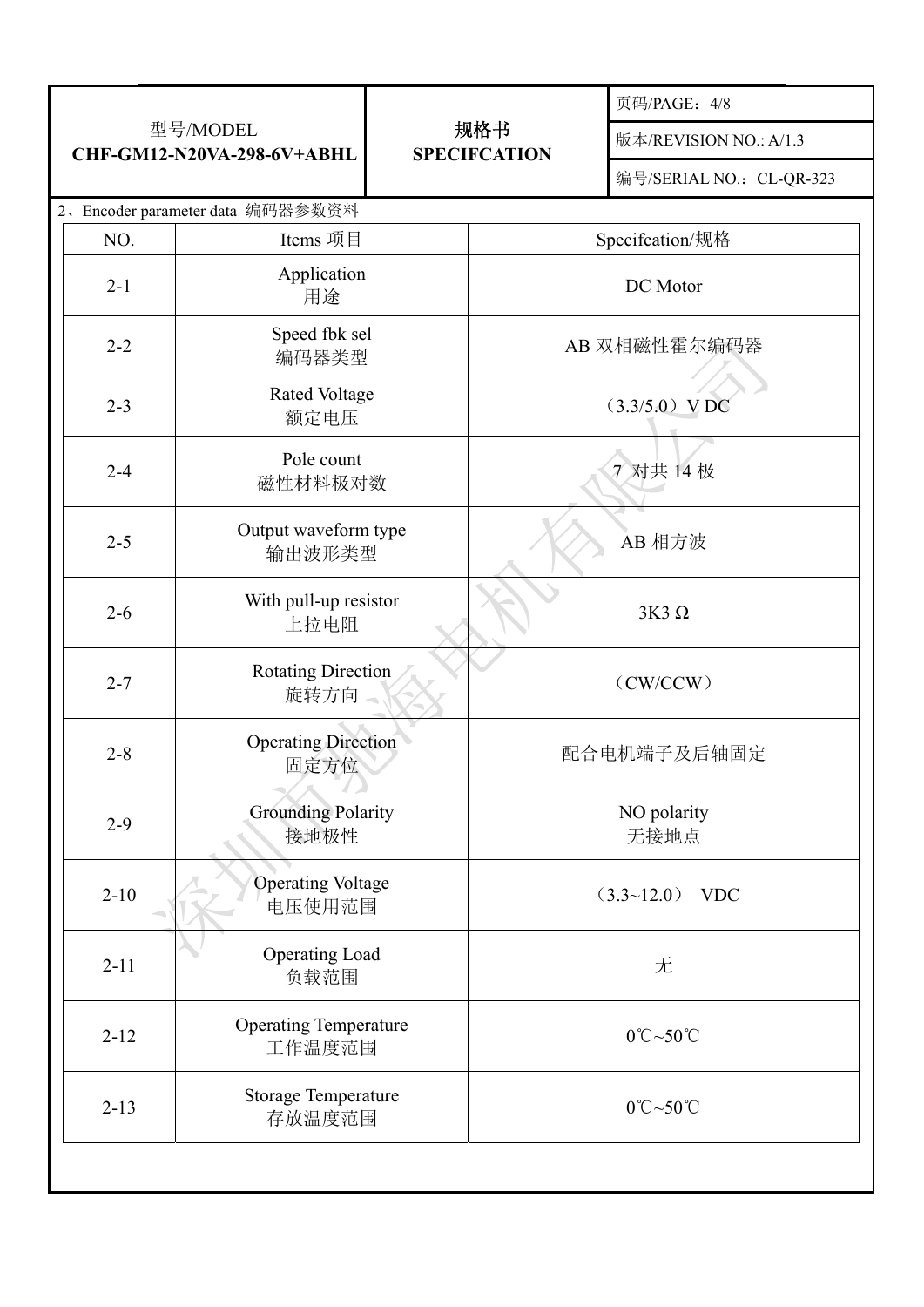| 型号/MODEL<br>CHF-GM12-N20VA-298-6V+ABHL |                                    |                                                | 规格书<br><b>SPECIFCATION</b>                                                                                                                                         |  | 页码/PAGE: 5/8                                                                                         |  |  |  |  |
|----------------------------------------|------------------------------------|------------------------------------------------|--------------------------------------------------------------------------------------------------------------------------------------------------------------------|--|------------------------------------------------------------------------------------------------------|--|--|--|--|
|                                        |                                    |                                                |                                                                                                                                                                    |  | 版本/REVISION NO.: A/1.3                                                                               |  |  |  |  |
|                                        |                                    |                                                |                                                                                                                                                                    |  | 编号/SERIAL NO.: CL-QR-323                                                                             |  |  |  |  |
|                                        | 3、ELECTRICAL CHARACTERISTICS: 电气性能 |                                                |                                                                                                                                                                    |  |                                                                                                      |  |  |  |  |
|                                        | NO.                                | Items/项目                                       | TEST CONDITIONS/测试条件                                                                                                                                               |  | SPECIFCATION/规格                                                                                      |  |  |  |  |
|                                        | $3 - 1$                            | Appearance<br>外观                               | Visual<br>目视<br>Measured by caliper<br>卡尺<br>Measured by scale<br>天平<br>1.5mm from shaft top by dial gauge<br>轴针顶部对入 1.5mm 处<br>百分表<br>2<br>1.5 <sub>mm</sub><br>骇 |  | No remarkable<br>deformation or superficial<br>defects to be observed by<br>cisual check.<br>无明显表面缺陷 |  |  |  |  |
|                                        | $3 - 2$                            | Dimension<br>外形尺寸                              |                                                                                                                                                                    |  | Refer to construction<br>drawing.<br>符合图纸要求                                                          |  |  |  |  |
|                                        | $3 - 3$                            | Mass<br>重量                                     |                                                                                                                                                                    |  | Approximation: (12) g<br>约 (12) g                                                                    |  |  |  |  |
|                                        | $3 - 4$                            | Radial run-out<br>Deflection of Shaft<br>轴径向跳动 |                                                                                                                                                                    |  | $\leqslant$ (0.03) mm                                                                                |  |  |  |  |
|                                        | $3 - 5$                            | axial clearance<br>轴向间隙                        | Measured by dial gauge<br>百分表                                                                                                                                      |  | $(0.05) \sim (0.50)$ mm                                                                              |  |  |  |  |
|                                        |                                    |                                                |                                                                                                                                                                    |  |                                                                                                      |  |  |  |  |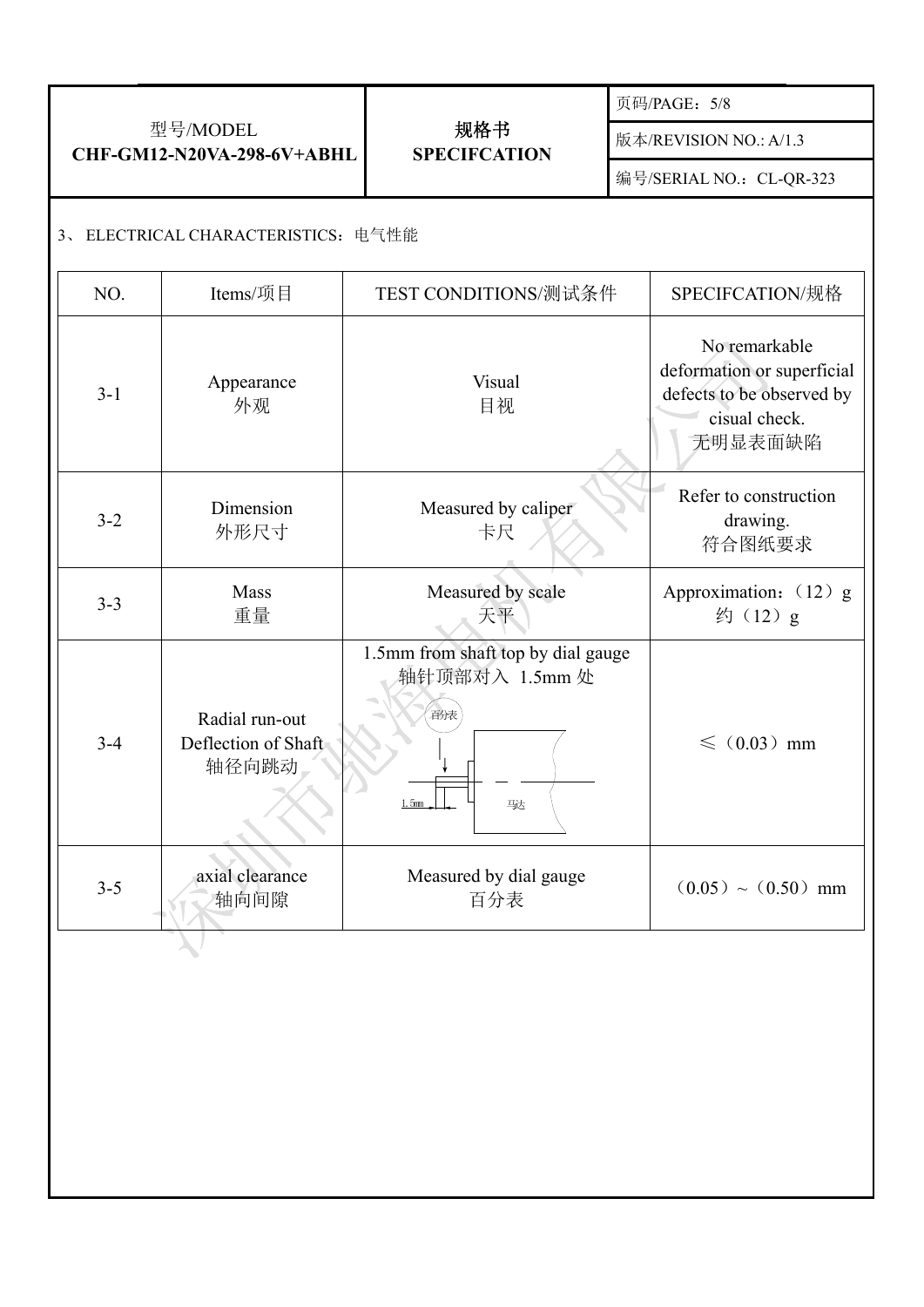| 型号/MODEL<br>CHF-GM12-N20VA-298-6V+ABHL |                                     |                                                                                                                                                                                                                                                                                                                                                                                                                                                                                                                                                                |  |                            |                        | 页码/PAGE: 6/8             |  |
|----------------------------------------|-------------------------------------|----------------------------------------------------------------------------------------------------------------------------------------------------------------------------------------------------------------------------------------------------------------------------------------------------------------------------------------------------------------------------------------------------------------------------------------------------------------------------------------------------------------------------------------------------------------|--|----------------------------|------------------------|--------------------------|--|
|                                        |                                     |                                                                                                                                                                                                                                                                                                                                                                                                                                                                                                                                                                |  | 规格书<br><b>SPECIFCATION</b> | 版本/REVISION NO.: A/1.3 |                          |  |
|                                        |                                     |                                                                                                                                                                                                                                                                                                                                                                                                                                                                                                                                                                |  |                            |                        | 编号/SERIAL NO.: CL-QR-323 |  |
|                                        | 4、RELLABILITY SPECLAL IEST 可靠性、特殊试验 |                                                                                                                                                                                                                                                                                                                                                                                                                                                                                                                                                                |  |                            |                        |                          |  |
| NO.                                    | Items/项目                            |                                                                                                                                                                                                                                                                                                                                                                                                                                                                                                                                                                |  | Condition-Remark/条件-备注     |                        | acceptance/判定基准          |  |
| $4 - 1$                                | <b>LIFE TEST</b><br>寿命测试            | Motor test conditions are listed as below. Motor life is judged as end when either<br>of the criteria described met.<br>如果满足下列项目中任何一项时, 认为电机的寿命结束。<br>1. Rated load speed varies more than $\pm$ 30% against the initial figure.<br>电机的负载转速、相对初始值超过土30%;<br>2. Rated load current varies move than +90% against the initial figure.<br>电机的负载电流、相对初始值超过+90%;<br>3. Motor is confirmed to be unusable.<br>确认电机不可使用;<br>空载运行连续运转寿命≥150H                                                                                                                           |  |                            |                        |                          |  |
| $4 - 2$                                | Vibration test<br>耐振动试验             | Motor subjected to the sine wave of 2mm<br>Rated load speed varies<br>amplitude and 100/10Hz vibration in the X, Y and Z<br>within $\leq \pm 30\%$ from the<br>directions for 30 minutes each.<br>initial<br>在 XYZ 方向承受振 2mm, 振幅频率 100/10Hz<br>额定负载转速变化:〈土<br>的正弦波振动各30分钟。<br>30%                                                                                                                                                                                                                                                                              |  |                            |                        |                          |  |
| $4 - 3$                                | Shock test<br>跌落试验                  | Rated load current varies<br>Smallest packing dropped on wooden block of<br>10mm thickness from 200mm height, once for each<br>within $\leq \pm 30\%$ from the<br>6 faces of the packing.<br>initial<br>把马达放进小包装中, 在高度 200mm 处自然跌<br>额定负载电流变化:〈土<br>落在 10mm 厚的木板上。<br>30%                                                                                                                                                                                                                                                                                      |  |                            |                        |                          |  |
| $4 - 4$                                | Storage test<br>环境放置试<br>验          | Measurement shall be made after the motor is<br>Rated load speed varies<br>returned in $20^{\circ}$ for 24h. Each storage test is<br>within $\pm$ 30% from the<br>independent.<br>initial.额定负载转速相对<br>按下表各温度、湿度环境下放置试验,再在常温、<br>初始值变化:〈30%<br>常湿中放置 24hrs 后测定参数。<br>Rated load current varies<br>Time<br>Temperature<br>Humidity<br>$\pm$ 30% from<br>within<br>the<br>时间<br>温度<br>湿度<br>initial<br>$\mathbf{1}$<br>$+85^{\circ}$ C<br>30%<br>96h<br>额定负载电流相对初始值<br>90%<br>96h<br>$+40^{\circ}$ C<br>$\overline{2}$<br>变化: 〈30%<br>3<br>$-30^{\circ}$ C<br>96h |  |                            |                        |                          |  |
|                                        |                                     |                                                                                                                                                                                                                                                                                                                                                                                                                                                                                                                                                                |  |                            |                        |                          |  |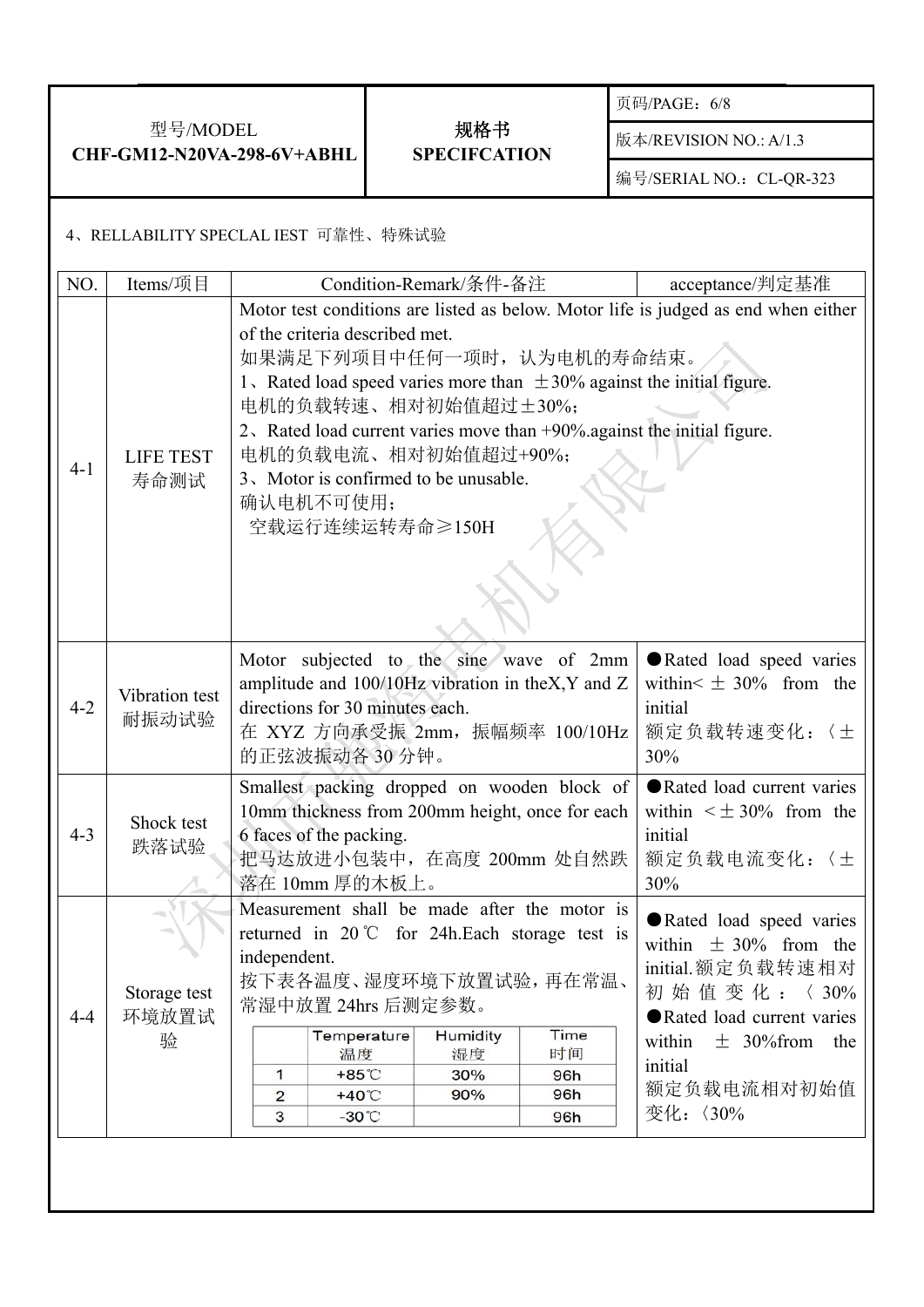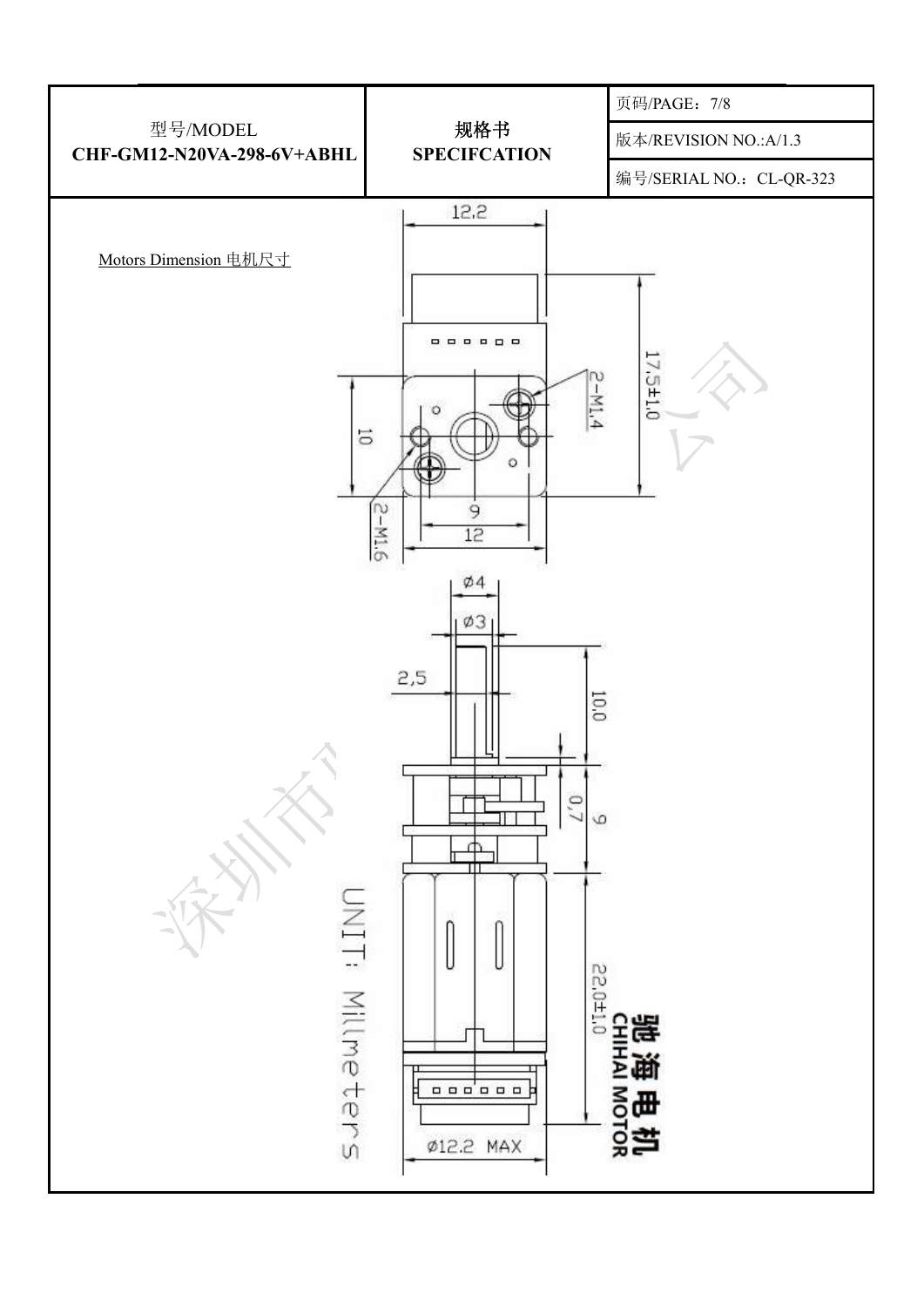

H